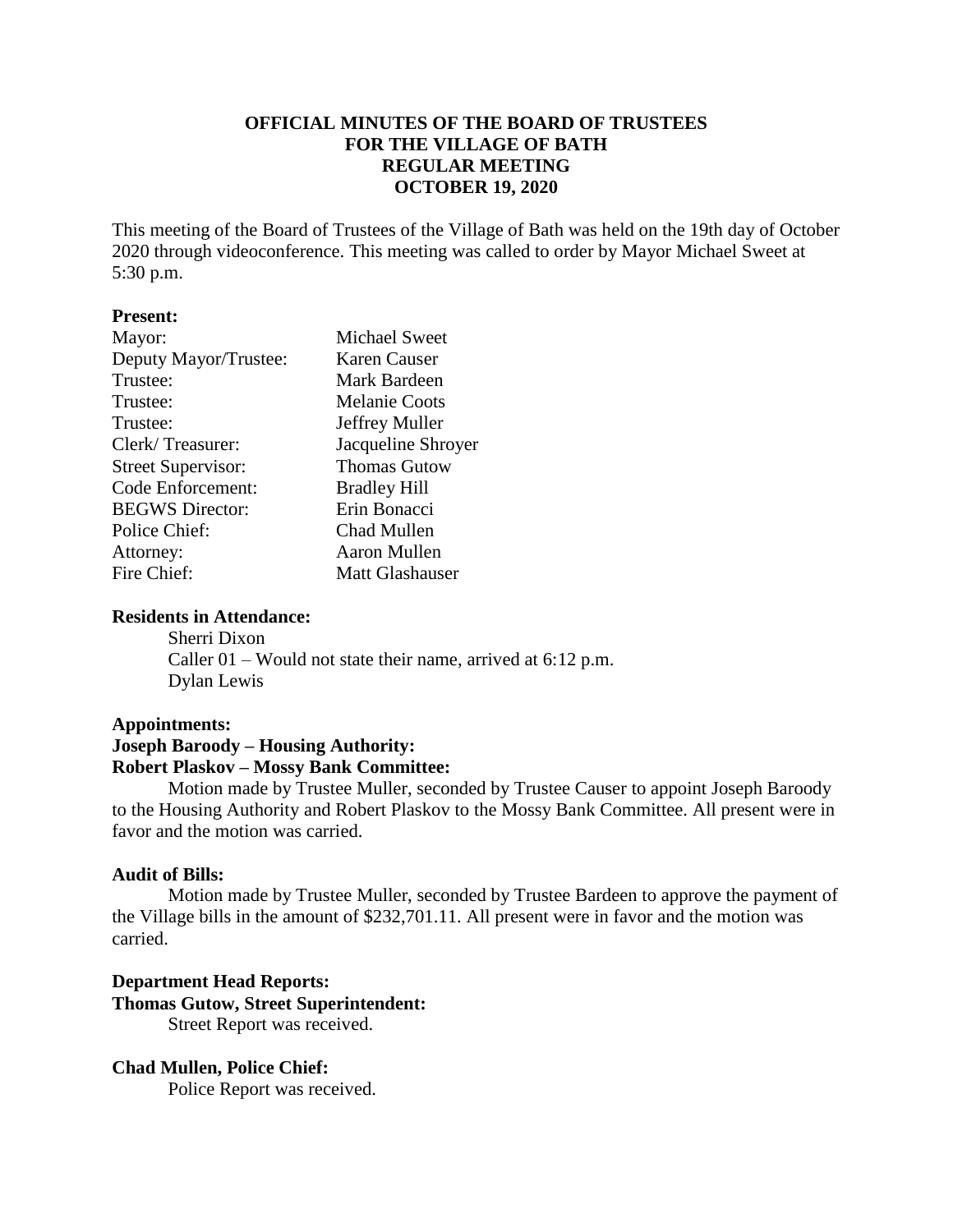## **Bradley Hill, Code Enforcement:**

Code Enforcement Report was received.

#### **Matthew Glashauser, Fire Chief:**

Fire Department Report was received for July, August and September.

## **Erin Bonacci, BEGWS Director:**

BEGWS Minutes were received.

## **Jacqueline Shroyer, Clerk/Treasurer Report:**

Clerk/Treasurer Report was received.

Motion made by Trustee Bardeen, seconded by Trustee Coots to approve the following budget modifications. All present were in favor and the motion was carried.

Increase A3120.419 Police Dept – Physicals by \$148.00 Decrease A1990.4 Contingent Account by \$148.00 To cover the cost of psychological exams for new part time officers.

#### **New Business:**

## **NYSLRS Standard Work Day and Reporting Resolution:**

Motion made by Trustee Muller, seconded by Trustee Bardeen to approve the Standard Work Day and Reporting Resolution for the Retirement System. All present were in favor and the motion was carried.

#### **Resignation of part Time Police Officer:**

Motion made by Trustee Bardeen, seconded by Trustee Muller to approve the resignation of Part Time Police Officer, Thomas Nybeck, effective September 25, 2020. All present were in favor and the motion was carried.

#### **Steuben County Hotel/Motel Visits Agreement:**

Motion made by Trustee Muller, seconded by Trustee Bardeen to approve the Steuben County Agreement for Hotel/Motel visits for calendar year 2021. All present were in favor and the motion was carried.

#### **Spectrum Mossy Bank Internet Agreement:**

Motion made by Trustee Bardeen, seconded by Trustee Muller to approve the Spectrum Internet Agreement for Mossy Bank, and amended to state approved based on Attorney, Aaron Mullen, reviewing the document. All present were in favor and the motion was carried.

## **Commend PT Police Officer Megan Cheresnowski:**

Motion made by Trustee Bardeen, seconded by Trustee Muller to approve the commendation letter to Megan Cheresnowski for a pedestrian save on September 24, 2020. All present were in favor and the motion was carried.